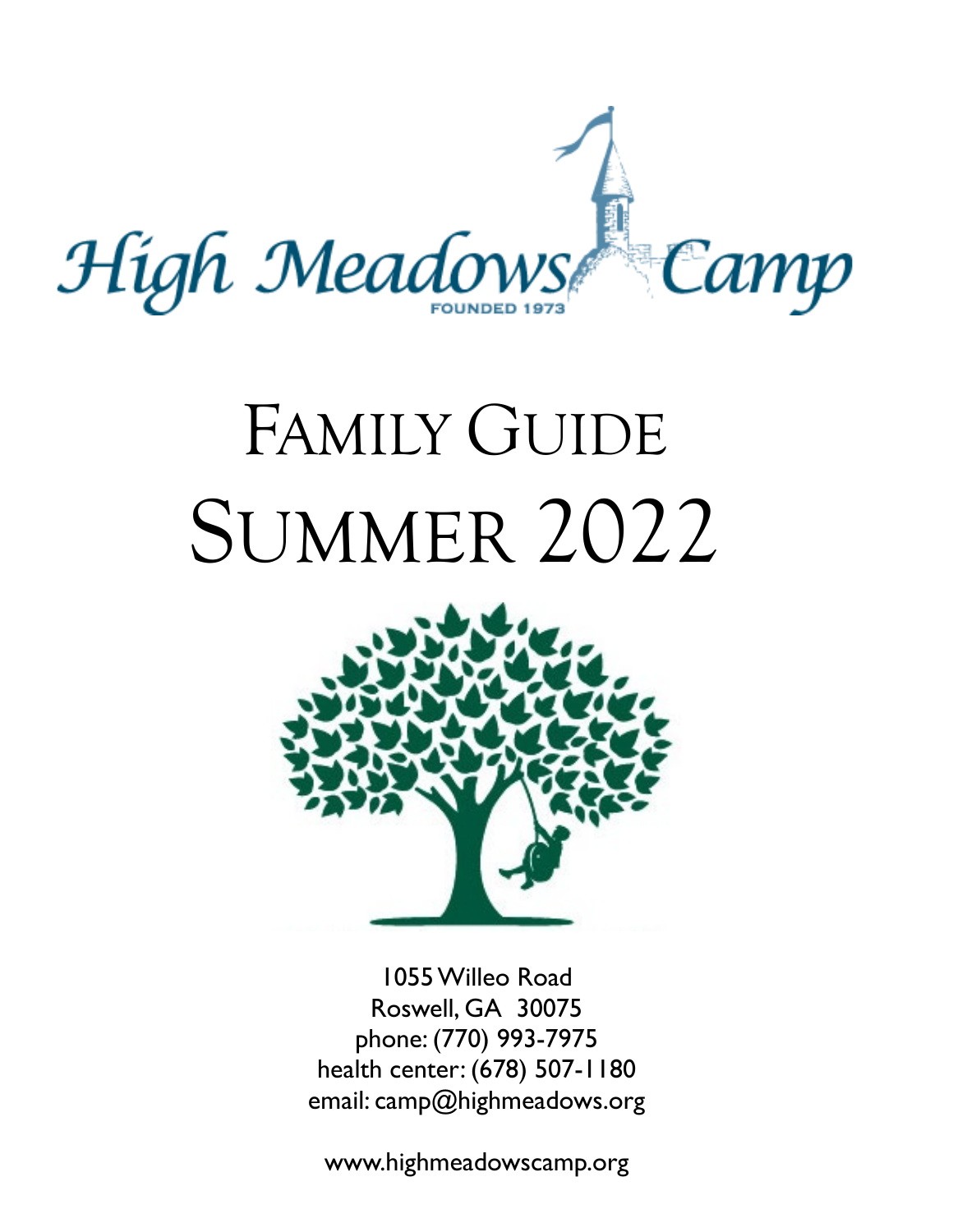# WELCOME TO HIGH MEADOWS SUMMER DAY CAMP 2022!



We are looking forward to spending an enjoyable and enriching time with your child. We hope this guide will familiarize you with some of the special features and expectations of our program. Get ready for lots of summer fun!

### **OUR STRUCTURE**

*Grasshoppers*: rising Kindergarteners **Senior Quest**: rising 5<sup>th</sup> & 6<sup>th</sup> graders **Juniors**: rising 1<sup>st</sup> & 2<sup>nd</sup> graders **Senior Legend**: rising 7<sup>th</sup> – 9<sup>th</sup> graders *Super Seniors: rising 3<sup>rd</sup> & 4<sup>th</sup> graders<sup><i>//super Seniors: rising 3<sup>rd</sup> & 4<sup>th</sup> graders*</sup>

*Senior Legend:* rising 7<sup>th</sup> – 9<sup>th</sup> graders<br>*CIT:* rising 10<sup>th</sup> & 11<sup>th</sup> graders

Each division is headed by a *Unit Leader*. There are multiple groups per unit, each with two *Counselors*. Your child's Counselors and Unit Leader are your primary resource for camp information. Qualified and/or certified *Specialists* oversee various planned activities. *CIT*s (Counselors-In-Training) are former campers who assist at camp in various capacities while participating in a structured leadership development program.

# **FRIEND REQUESTS**

One of the benefits of camp is that it provides an opportunity for children to make new friends and develop social skills. We try to accommodate one friend request, if it is reciprocal, but cannot tailor groups to suit multiple friends that want to be together. Campers in the same Unit see each other throughout the day at activities and at lunch.

# **ARRIVAL**

Day campers should arrive between 9:00 and 9:15. **Campers may not be dropped off before 9:00.**

A staff member will greet you on the driveway and check your child in. You will then drive to your camper's drop-off point where a counselor will help your child out of the car. Specific instructions will be given the first days of camp. **Please do not exit your car or open the driver side door during carpool** (it may get torn off by passing cars!). We are happy to help your child in and out of the car and to help fasten seat belts. If you feel the need to personally help your child, please park in a designated parking spot.

We ask that all campers arrive on time. Late campers will be detained at the Camp Office until a staff member is available to accompany them to their group.

**Please notify the Camp Office in writing at least a day in advance via email (camp@highmeadows.org) about any changes in camper transportation plans. We strive to make drop-off and pick-up as safe and expedient as possible and appreciate your cooperation.**

# **LATE ARRIVALS**

Late arrivals must check in at the Camp Office. Campers will be kept in the Camp Office until a staff member can take them to their group. **Non-staff members may not wander nor accompany campers around campus.** If you know in advance that your child will be arriving late or will not be attending camp, please notify us.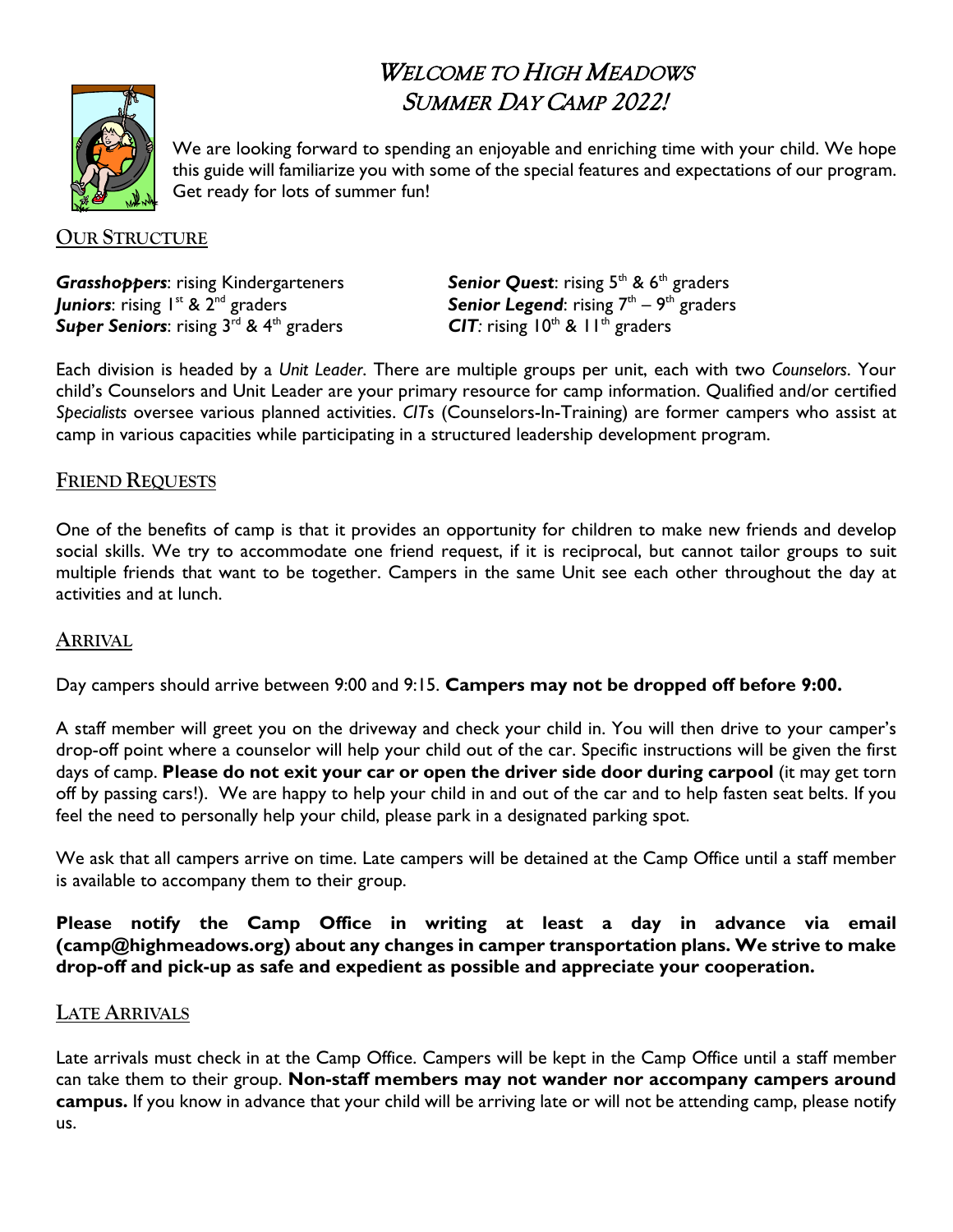# **BUS TRANSPORTATION**

If your camper is using our bus service, please be at the designated pick-up point on time. The bus is scheduled to LEAVE at the noted time. We cannot wait for late campers. A bus counselor will receive your child and take attendance. Bus riders are expected to follow all safety and behavior rules which will be explained by the counselor on the first day. Inappropriate or disruptive behavior may result in a child not being permitted to ride the bus. Parents will be responsible for alternate transportation. Bus fees cannot be refunded.



The first few days of each session can be hectic and it may take some time for the campers and buses to fall into a routine. Please be patient. Any changes to bus schedules should be worked out in the first week.

Please make sure the Camp Office has your current home/work/cell phone numbers so that we may contact you immediately about any known transportation issues. We also ask that your camper's transportation plans remain consistent throughout the session.

Buses cannot stop on the route other than at designated pick-up points. If you are late and are chasing the bus, please do not honk, yell, or bump. Proceed to the next stop for your camper to safely board. Know your camper's bus route!

*For safety reasons, if there is a miscommunication regarding transportation, or if campers are not picked up on time, they will be kept on the bus until the last stop, where they will wait with supervision until things are sorted out.*

#### **DEPARTURE**

The Day Camp program ends at 4:00 PM. Cars wait in a carpool line until buses are loaded and have left. It is best to arrive between 4:10 and 4:15 to pick up your campers. Cars may not park on the driveway before 3:45.

Departure procedure is the same as at drop-off. If there are changes in your pick-up plans (carpool, someone other than usual picking up, etc.), we must be notified in writing at least a day in advance. Anyone picking up campers may be asked for identification. All persons listed on the Health History Form or Registration Form are considered authorized to pick-up campers.

# **EARLY DEPARTURES**

If you need to pick your camper up early, you must notify the office in writing via note or email at least a day in advance. Due to the nature of the program, it is extremely difficult to get a camper ready to go without this advance notification. Early departures will be met at the Camp Office **on the half hour**, where you will be asked to sign out your camper. To avoid congestion and disruption of programming, we do not allow any camper to be picked up between 3:31 and 4:00.

# **SIGN IN/SIGN OUT**

If you arrive at camp late, are picking up a camper early, or are on campus for any other reason, we ask that you sign in at the Camp Office. For our campers' safety, we need to know who is on campus at all times. Because of the nature and goals of our program, and for safety reasons, we cannot accommodate visitors or observers during the camp day.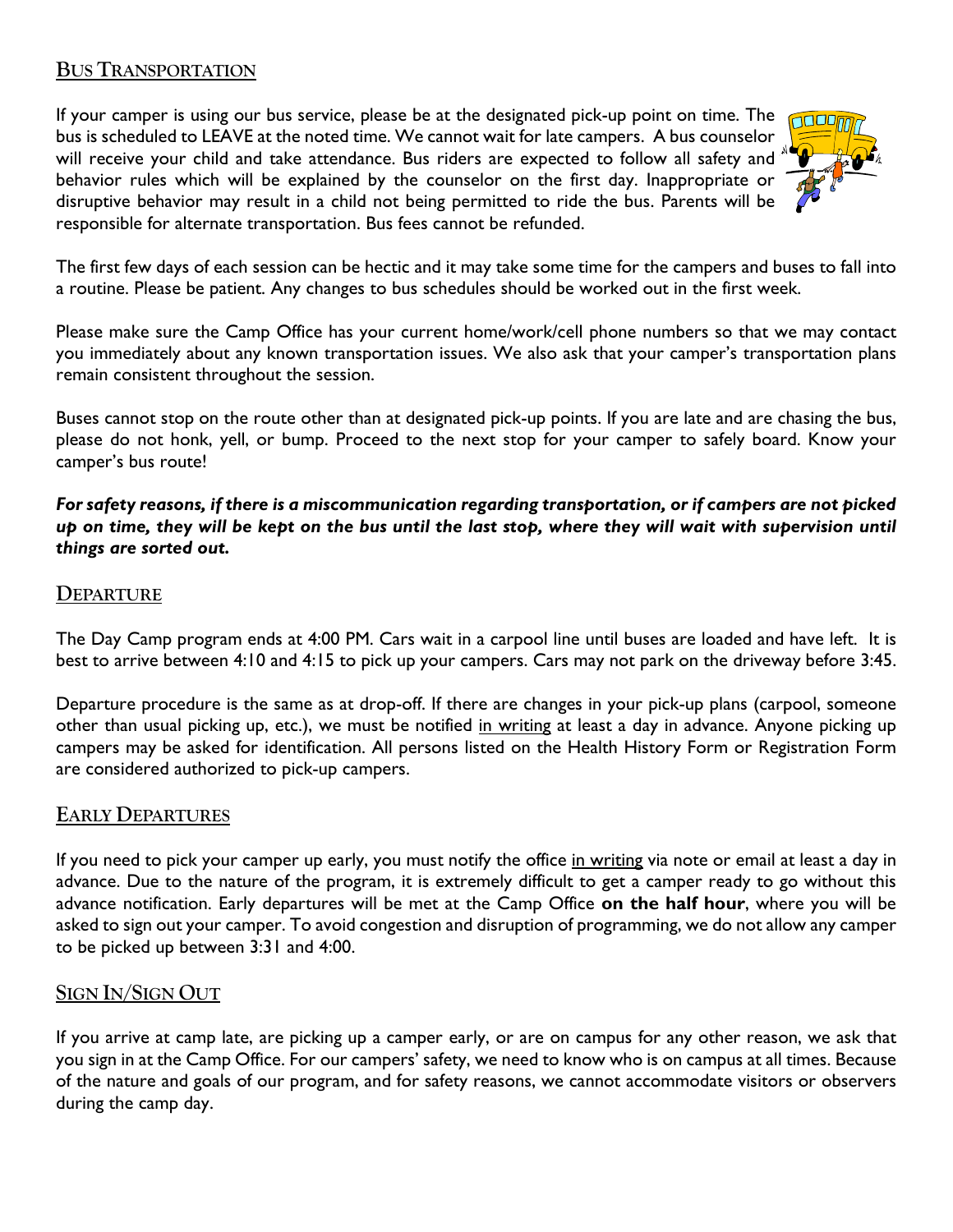# **BARNYARD**



Campers will have opportunities to visit our Barnyard to learn about and to interact with our farm animals. As there are inherent risks with any animals, campers must demonstrate calmness, gentleness, and the ability to follow instructions. Pony rides may be offered to campers in our Grasshopper and Junior programs. The weight limit for our Ponies is 85 lbs. Campers who do not meet this requirement will be placed in alternate activities while their group is riding ponies.

#### **SWIMMING**

We feel that water safety and comfort, without accessories, is an important skill for all children to learn. All campers visit the pool every day, weather and other conditions permitting. The pool is staffed by a team of certified lifeguards and trained lookouts. Each camper should bring his/her swimsuit daily (or wear it underneath their clothing) and have a towel clearly marked with their name.



Campers are evaluated at the beginning of each session and placed into groups according to their ability. Swim time is divided into instructional swim and free swim. Swim lessons are mandatory. Children who choose not to participate in lessons may sit on the pool deck during the period. Alternate activities are not provided. Senior campers take lessons until they pass Knighthood requirements.

Flotation devices, goggles, etc., are not used during lessons.

For safety reasons, to prevent loss, and to keep our pools clean, we do not allow jewelry (including piercings) of any kind in the swimming pools. Campers with earrings or other jewelry will be asked to remove them before swimming.

#### **LOST AND FOUND**

Labeling all your camper's clothing and belongings helps keep our lost and found boxes relatively empty. We cannot assume responsibility for anything brought to camp, but we will try to help locate missing items. Found items are kept by the Community Center. Items unclaimed at the end of each session are donated to charity.



# **CELLPHONES, ITHINGS, ETC.**

**Campers may not use cellphones or electronic devices at camp.** Because we have so many fun and unique things for your camper to do at High Meadows, campers should not bring collectibles, toys, personal sports equipment, or electronics onto the buses or camp property. Because they are not part of the program and we do not allow them at camp, we cannot be responsible for them. Weapons, firearms, fireworks, and flammable or explosive novelties are strictly prohibited, as are alcohol, cigarettes (including e-cigarettes), and drugs. High Meadows reserves the right to inspect any bags or packages brought onto campus and to confiscate prohibited items.

Campers are not permitted to bring pocket knives. Of note to parents, smoking, vaping, and drinking alcoholic beverages are strictly prohibited on High Meadows property. Please don't puff in the carpool line.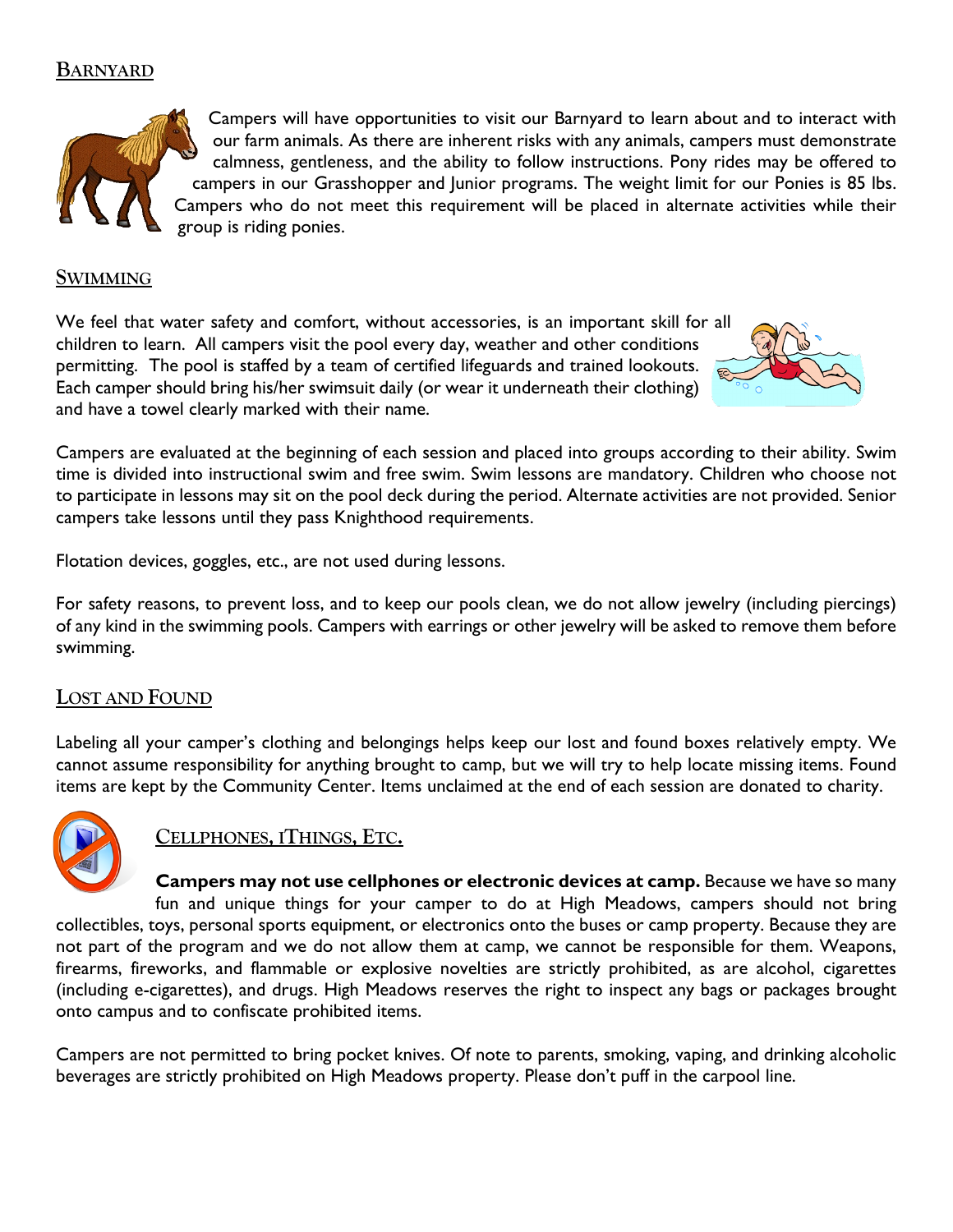**LUNCH AND SNACKS**



We encourage healthy habits among our campers and sincerely hope that parents will cooperate with us by providing lunches that are balanced, nutritional, and produce a minimum of trash. Lunches should be packed in reusable containers. We are very active in recycling and composting and ask that you do not send disposable items to camp (this includes Lunchables and

juice boxes). **Trash may be sent home with your camper.** We do not have cold storage facilities for lunches, so please pack ice in your reusable, labeled lunch box / bag. Campers are provided easy and frequent access to water and hydrating drinks throughout the day. Encourage your camper to drink plenty of water at home also. We do not allow glass bottles or cans at camp. Bees, yellow jackets and other insects enjoy flying into them.

**Due to various food allergies and special dietary requirements our campers may have, we discourage the sharing of food, including treats brought for Birthdays. You are welcome to discuss alternatives with the Unit Leader.**

# **RESPONSIBLE BEHAVIOR**

Campers are expected to be able to interact and function positively in a group setting. Camp staff are not able provide dedicated or specialized one-on-one care. Any special needs of campers must be discussed with camp administrative staff prior to registration.



High Meadows believes that responsible behavior develops most readily in an environment of encouragement, acceptance, understanding, and consistency. To structure such an environment, we apply certain management principles, particularly those of consequential thinking and positive discipline.

**Rights**: All campers have a right to respectful, considerate treatment, meeting of physical needs, and an atmosphere of accountability.

**Privileges**: All campers have the privilege to fully participate in the camp program and activities. This privilege is offered uniformly and portions are withdrawn only for deviation from acceptable behavior.

**Expectations**: Expectations of campers, parents and staff include:

- Considerate treatment of all people: physically, verbally, and non-verbally.
- Considerate treatment of the High Meadows camp environment, including animals, facilities, landscape, and plants.
- Appropriate language at all times and in all situations.
- Punctuality.

Behavior issues will be handled initially by the counselor and will be addressed by the Unit Leaders and Directors if necessary. Parents are notified of major issues and we appreciate their cooperation in helping keep our camp safe and enjoyable for all. Among the tools we

use to help campers develop responsible and appropriate patterns of behavior are time-outs, contracts, creative writing, discussion, and service projects. In some situations, parents may be called to pick up a camper immediately, or a camper may be asked to remain at home for a day or two as a punitive and reflective measure. Certain situations call for the permanent withdrawal of a camper from the program. These may include: actual, threatened, intended or implied physical violence towards campers, staff, or animals; grossly inappropriate gestures or actions; theft, vandalism, destruction of property, and the use or carrying of prohibited substances or items. **There are no refunds issued in these situations.**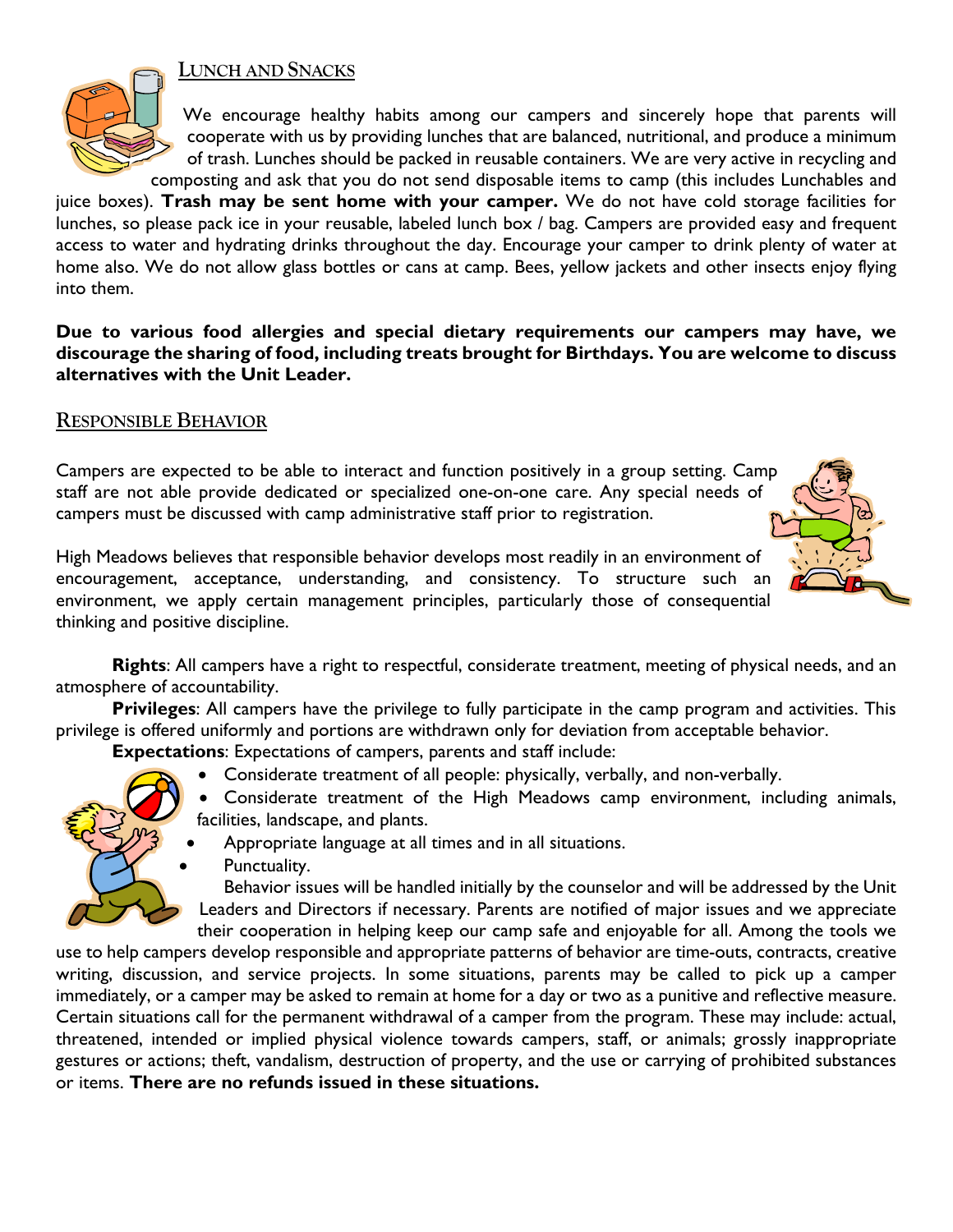# **OVERNIGHTS & TRIPS**

Depending on their program, Senior Quest and Senior Legend campers (Rising  $5<sup>th</sup> - 9<sup>th</sup>$  Graders) may have opportunities for an off-campus trip and an evening or overnight on campus. More detailed information regarding these activities will be sent home during the session.





# **THEME DAYS AND EVENTS**

Theme days are generally held on Wednesdays and Fridays, and campers are encouraged (but not required!) to come in costume or dress up. Please do not make theme days stressful for yourselves – any level of participation (or not) is fine. Themes can be broadly interpreted and the point is to have fun and be creative. Please make sure any costumes are 1) comfortable and appropriate to the weather; 2) things you wouldn't mind getting wet or dirty; 3) not expensive, irreplaceable, or of significant personal value. As with all things at camp, please label items, as campers usually

change out of them by the afternoon.

During costumed events, we ask that children do not bring any type of toy weapon, nor should they depict characters of horror or unusual cruelty.

#### **SCHEDULES / ACTIVITIES**

We provide a nurturing environment where campers can participate in both active and quiet out-of-doors activities in a social atmosphere of caring, acceptance, and respect. Activity skills are taught in a non-competitive way and emphasis is placed on conservation and environmentally sound principles.

Our website gives examples of activities and schedules for our various age groups. Specific activities and schedules are subject to change dependent on weather, staffing, enrollment, and other factors.



# **DIVERSITY AND INCLUSION**

The High Meadows community values and supports diversity in all of its dimensions, including but not limited to each person's unique combination of race, ethnicity, gender identity, sexual orientation, socio-economic status, age, physical ability, learning style, religious beliefs, political views, perspectives, and life experiences.

By embracing diversity, we expand our understanding of others, stimulate our own learning and growth, and connect with one another and the world. Moving beyond simple tolerance builds a safe, positive, and nurturing environment that expands each individual's enduring sense of belonging and significance.

High Meadows recognizes the value of a camp experience for all children, promoting the importance of diversity, respect, and interaction with persons of different experiences, beliefs, and abilities.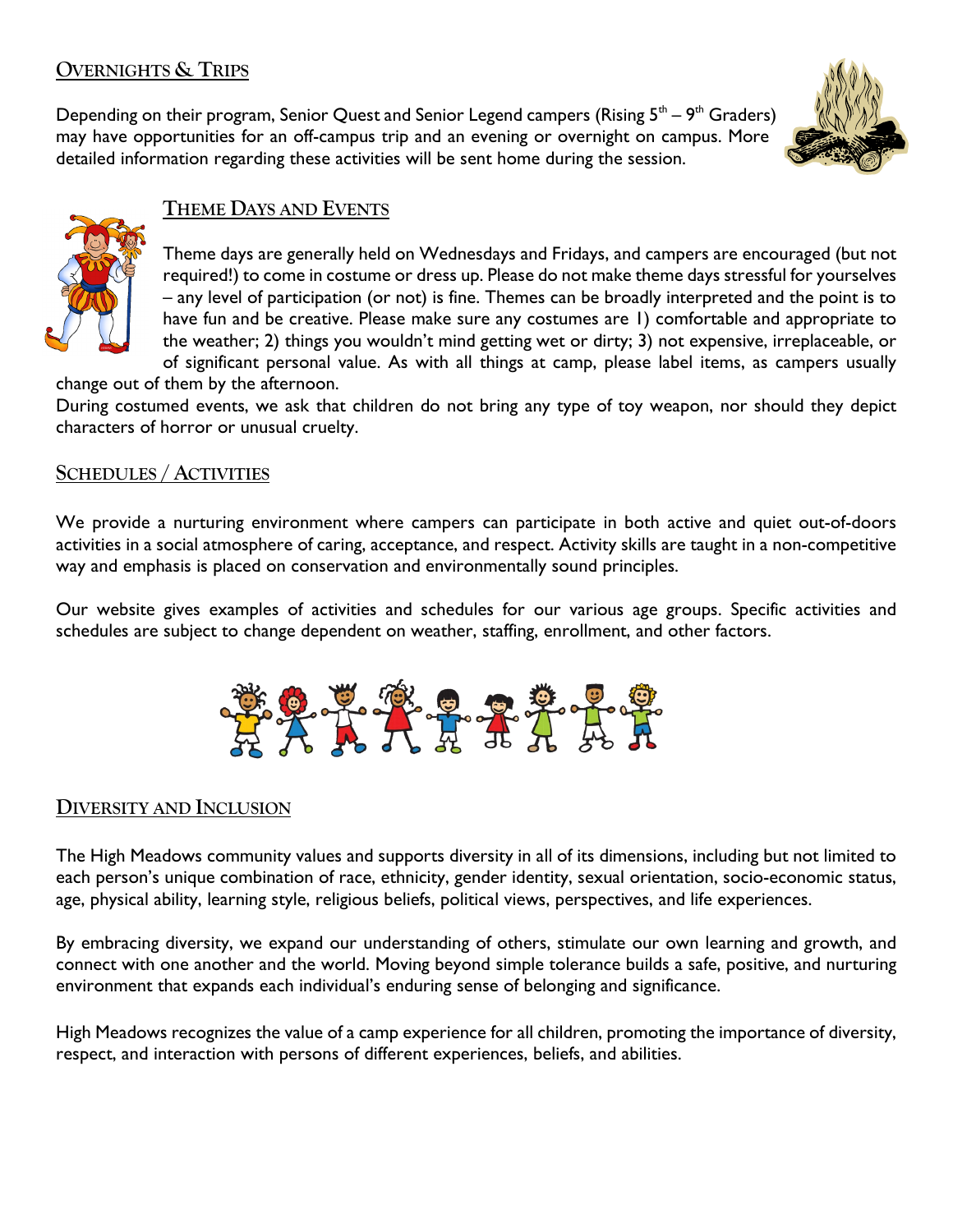# **HEALTHCARE AT CAMP**

High Meadows follows standards and recommendations of the American Camp Association. **If your child has special medical needs, please discuss them with the Camp Director before the session begins.** Medical information and medications for High Meadows School students do not transfer to camp.



Medications are strictly monitored, and access to them is restricted to key personnel. If your child has any medications that must be administered at camp, they must be in their **original container and box, and brought to the Health Center by the parent/guardian/bus counselor with a completed Authorization for Medication form** (on our website). **Prescription medication must have a prescription label stating the correct physician issued instructions. Herbal and homeopathic medicine and essential oils require a physician's order**. Please make sure the medication will not expire before the camp session ends.

No medication may be carried by the camper on campus, except for the following emergency medications: epinephrine auto-injector, rescue inhaler, diazepam, and diabetic medication and supplies. **If your child has a prescribed emergency medication, please bring 2 sets to the Health Center.** One will be kept in the Health Center, and the other will be kept with the camper after being processed by the Camp Nurse. Super Senior, Senior Quest, and Senior Legend campers are responsible for carrying their own emergency medication. **An emergency action plan form (completed by your child's physician within past 12 months) must accompany the emergency medication (forms are available on our website).** Campers with chronic health conditions should be able to monitor and manage their own care.

Over the counter medications (OTC) are stocked in the Health Center. A list of these is noted on the Health Form, and they require your electronic consent to have them administered at camp, if needed.

Health Forms are vital in making our program safe and of maximum benefit to our campers. Prior to the first day of camp, please make sure to update: parent/guardian and emergency contacts, phone numbers, and email addresses, medical/mental/behavioral conditions, medications, and anything else the Health Center staff need to be aware of. Counselors and other staff members are informed of health and behavior issues which are directly pertinent to their function. Health Forms are printed or carried electronically for off-campus trips in case of emergency. **Campers without completed Health Forms cannot participate in our program.** 

Our professional Health Center staff tries to address issues to the best of their abilities. Some situations require that a camper be sent home, such as fever above 100.3 (or above 99.4 with symptoms), diarrhea, vomiting, communicable diseases, and certain injuries. Health Center staff will attempt to notify parents immediately of issues they deem to be major medical concern. In extreme medical emergencies, the Camp Nurse or designee will call 911. For non-life threatening issues, we prefer that parents transport their children to a physician's office or hospital for further medical attention. We generally do not call parents regarding minor issues which are easily taken care of and do not significantly affect the camper's day, such as cuts, scrapes, bruises, and insect bites. Campers visiting the Health Center will be given a note to take home describing the issue and treatment provided.

Regarding COVID-19, we are beginning camp with our best attempt to adhere to current health guidelines and recommendations. If these criteria from authoritative sources change, we may adjust practices and policies at our discretion. The safety of our campers and staff is our primary concern and we may choose to go beyond current requirements in order to provide a safe environment. Vaccination status of campers is required to be disclosed on our Health Form. If guidelines require an unvaccinated camper to isolate or quarantine at home, there will be no refund of camp fees for days missed.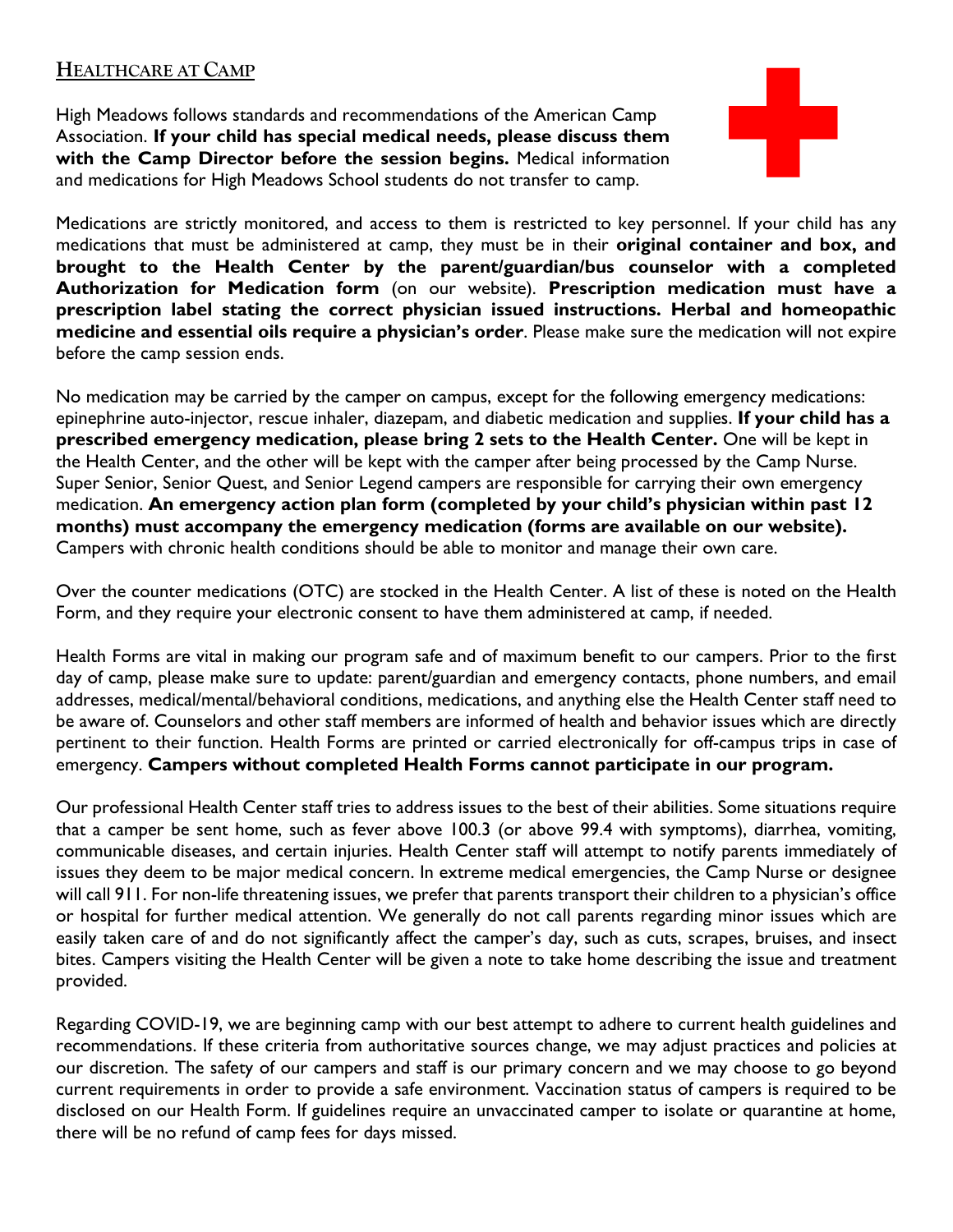#### **OUR ENVIRONMENT**

Among the unique and well-appreciated aspects of High Meadows are our strong connection to the natural environment and the diversity represented by our community. Our campus and programs are designed to give campers ample opportunities to spend time in the out-of-doors, to experience traditional camp activities, to interact with others of diverse backgrounds, and to enjoy summer in an atmosphere of acceptance and respect.

Along with all the benefits of our natural environment, there are some specific issues that require consideration and caution. We want to provide a safe and embracing environment for all our campers and staff, and in return expect members of our community to be in accord with our environmental policies and our appreciation of nature.

Within our 40 acres, there are forests, meadows, natural springs, creeks, trails, and abundant flora and fauna. Most activities are held in the open-air, except when there is a threat of severe weather. Everyone attending High Meadows should be dressed appropriately and be aware of the potential of getting dirty, wet, hot, or cold, and of encountering indigenous plants and animals, including ones that are poisonous or venomous. Participants should also be able to navigate a variety of terrain.

We welcome your child to our community and unique environment. We hope to preserve the "magic of the medders'" and hope that all of our community members will understand and respect the characteristics which add such traditional richness and beauty to our program. Though some may find certain aspects inconvenient or uncomfortable, we believe that our program fosters an unparalleled respect for the natural world and its human diversity, and offers abundant opportunities for growth and enrichment.



All registered families are expected to be fully informed of and to accept the risks of COVID-19 and to accept and support the policies and expectations of High Meadows.

High Meadows Summer Day Camp is not licensed, nor is required to be licensed, as a child care learning center by Bright from the Start: Georgia Department of Early Care and Learning.

High Meadows Summer Day Camp is Accredited by the American Camp Association.